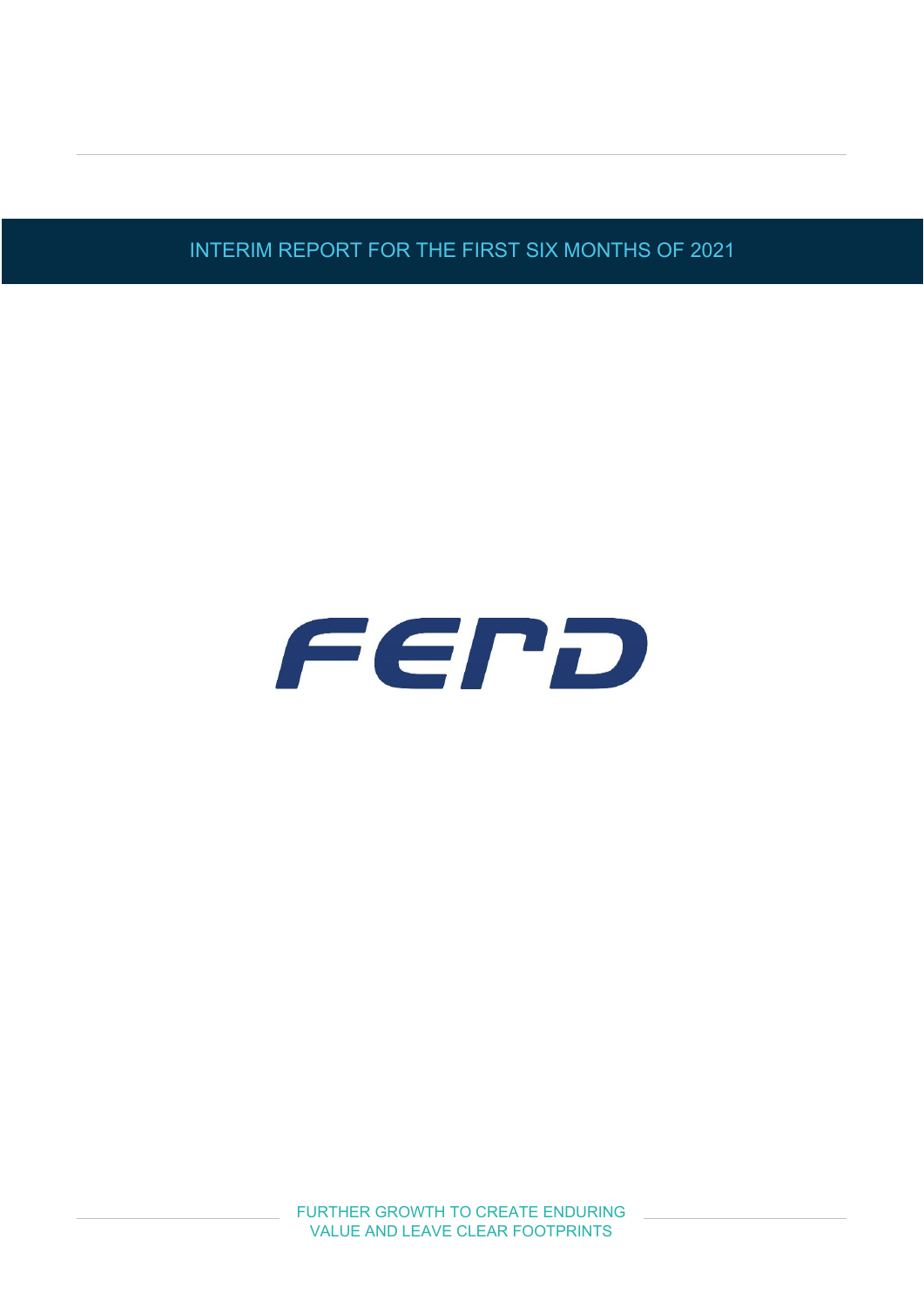# **KEY FIGURES**

|                                 | <b>FIRST SIX MONTHS</b><br><b>OF 2021</b> | 2020 | 2019 | 2018  | 2017 |
|---------------------------------|-------------------------------------------|------|------|-------|------|
| NOK bn                          |                                           |      |      |       |      |
| Value-adjusted equity           |                                           |      |      |       |      |
| Value-adjusted equity           | 44,9                                      | 41,2 | 35,0 | 31,4  | 32,2 |
| Return on equity value-adjusted | 9%                                        | 18%  | 12%  | $-2%$ | 13%  |
| Liquidity                       | 22,0                                      | 13,2 | 12,8 | 12,1  | 11,5 |

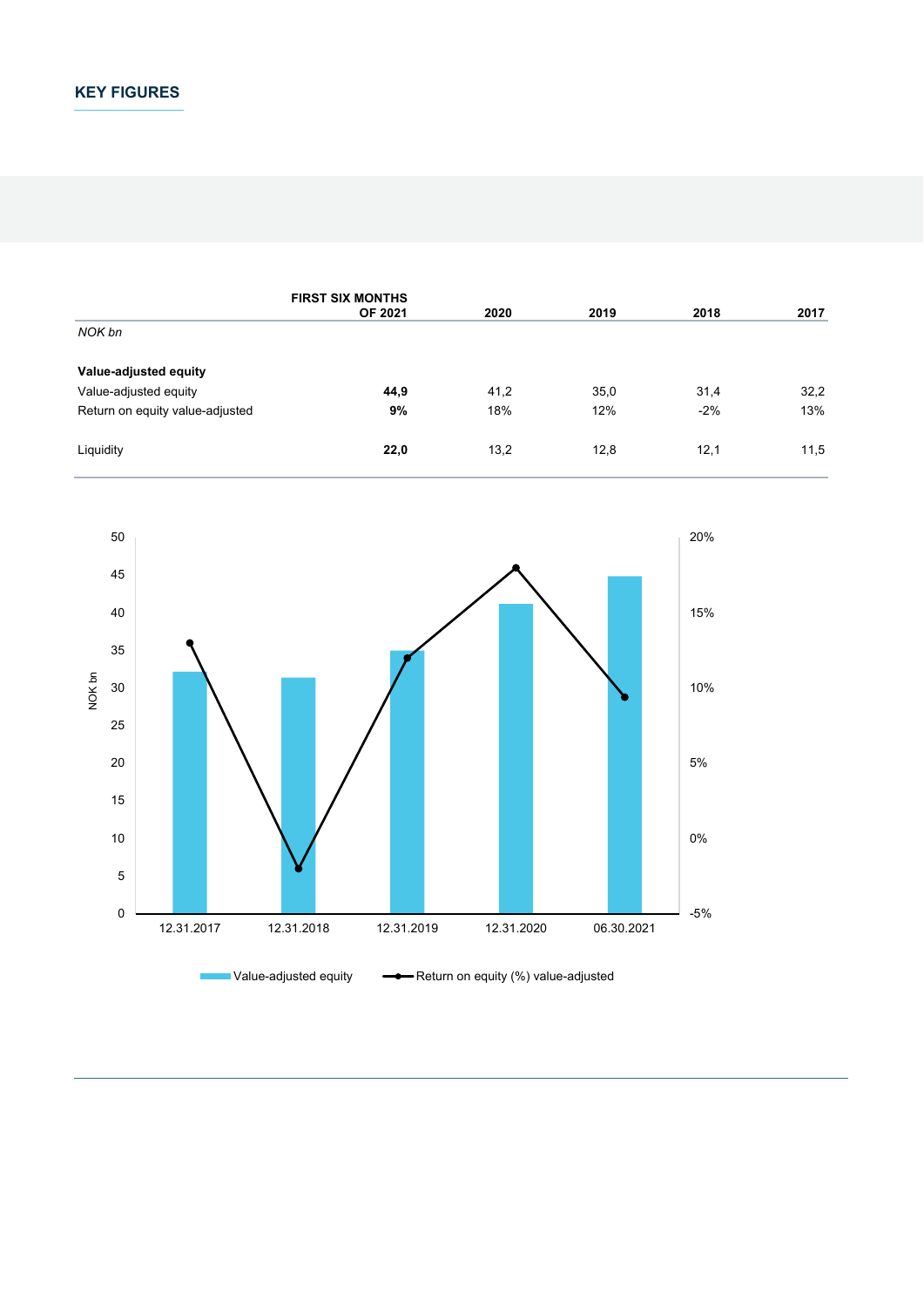Ferd's value-adjusted equity at 30 June 2021 totalled NOK 44.9 billion (NOK 41.2 billion at 31 December 2020). Ferd as a whole achieved a return on value-adjusted equity of 9.4% in the first six months of 2021, which was a strong performance for Ferd. All of the group's business areas delivered a positive return and, after adjusting for the dividend paid to Ferd's owners, the return in NOK terms was NOK 3.9 billion.

The return on Ferd Capital's combined portfolio was 11.0%. The first six months saw good increases in the value of a number of Ferd Capital's listed and privately owned investments. Ferd achieved a return of 9.9% on its real estate portfolio, with three real estate sales representing the most important reason for this performance. Ferd External Managers generated a total return of 8.4% (in USD terms) on its mandates, which is a good return in absolute terms. Ferd Invest's portfolio of Nordic listed shares delivered a return of 10.0%.

The first half of 2021 was a busy period involving a number of major realisations and investments. Ferd received payments totalling NOK 6.8 billion from disposals and dividends in the period. The biggest realisation was from Ferd's selling down of its stake in Elopak, which was listed in June 2021. In the first six months of 2021, Ferd Real Estate sold real estate worth a total of NOK 1.6 billion. Ferd made investments totalling NOK 5.3 billion in the first six months of the year. In mid-March 2021, Ferd acquired the entire share capital of a new portfolio company, Norkart, which is a market leader in municipal technology, mapping and real estate information. Ferd invested NOK 2 billion in equity funds, and a number of investments were made under Ferd Capital's mandate for listed companies.

Ferd has substantial liquidity available. Ferd held bank deposits and money market funds totalling NOK 3.5 billion at the end of June, which represented 7.8% of its total value-adjusted equity. The total value of the listed shares, equity fund units and liquid hedge fund investments held by Ferd was NOK 18.5 billion, and Ferd's holdings of cash, cash equivalents and liquid investments at 30 June 2021 totalled NOK 22.0 billion. Ferd also had an undrawn credit facility of NOK 6.7 billion.

The chart below shows the allocation of Ferd's valueadjusted equity at 30 June 2021:



### **FERD CAPITAL**

Ferd Capital is a long-term, flexible and value-adding partner for Nordic companies. The business area has three mandates: Private Companies, Listed Companies, and Special Investments. These mandates give the business area significant flexibility in terms of the type of investments it can make. At 30 June 2021, Ferd Capital's privately owned companies were Aibel, Interwell, Mestergruppen, Brav, Fjord Line, Mnemonic, Norkart, Fürst, Servi, Simployer and Broodstock. Its largest listed investments were Elopak, Benchmark Holdings, Nilfisk and Boozt.

The combined return on Ferd Capital's three mandates in the first six months of 2021 was 11.0%. Mestergruppen and Aibel were the privately owned companies that contributed the most to the business area's performance. The listed investments that achieved the highest returns were Nilfisk and Sbanken. Ferd sold its entire equity stake in Sbanken in the first half of 2021. The total value of Ferd Capital's three portfolios at 30 June 2021 was NOK 25.9 billion.

The chart below shows the allocation of investments between Ferd Capital's mandates at 30 June 2021:



# **FERD REAL ESTATE**

Ferd Real Estate is a leading urban developer that creates value that is more than just a financial return through its active development, implementation and management of environmentally friendly real estate projects.

The portfolio achieved a return of 9.9% in the first six months of 2021. Residential real estate prices in Oslo increased 3.5% in the first six months of 2021, while the yield on centrally located commercial real estate in Oslo (CBD area) remained unchanged. Ferd Real Estate's strong value creation in the first six months was primarily due to three real estate sales, namely of a residential plot in Ensjø, which was sold to NRK, a logistics property in Langhus outside Oslo, which was sold to Bulk, and an office building in Asker, Asker Tek.

At the end of June 2021, the value of the business area's portfolio of real estate holdings was NOK 13.1 billion and the equity value of the portfolio was NOK 4.3 billion.

The chart below shows the division of the portfolio between segments at 30 June 2021: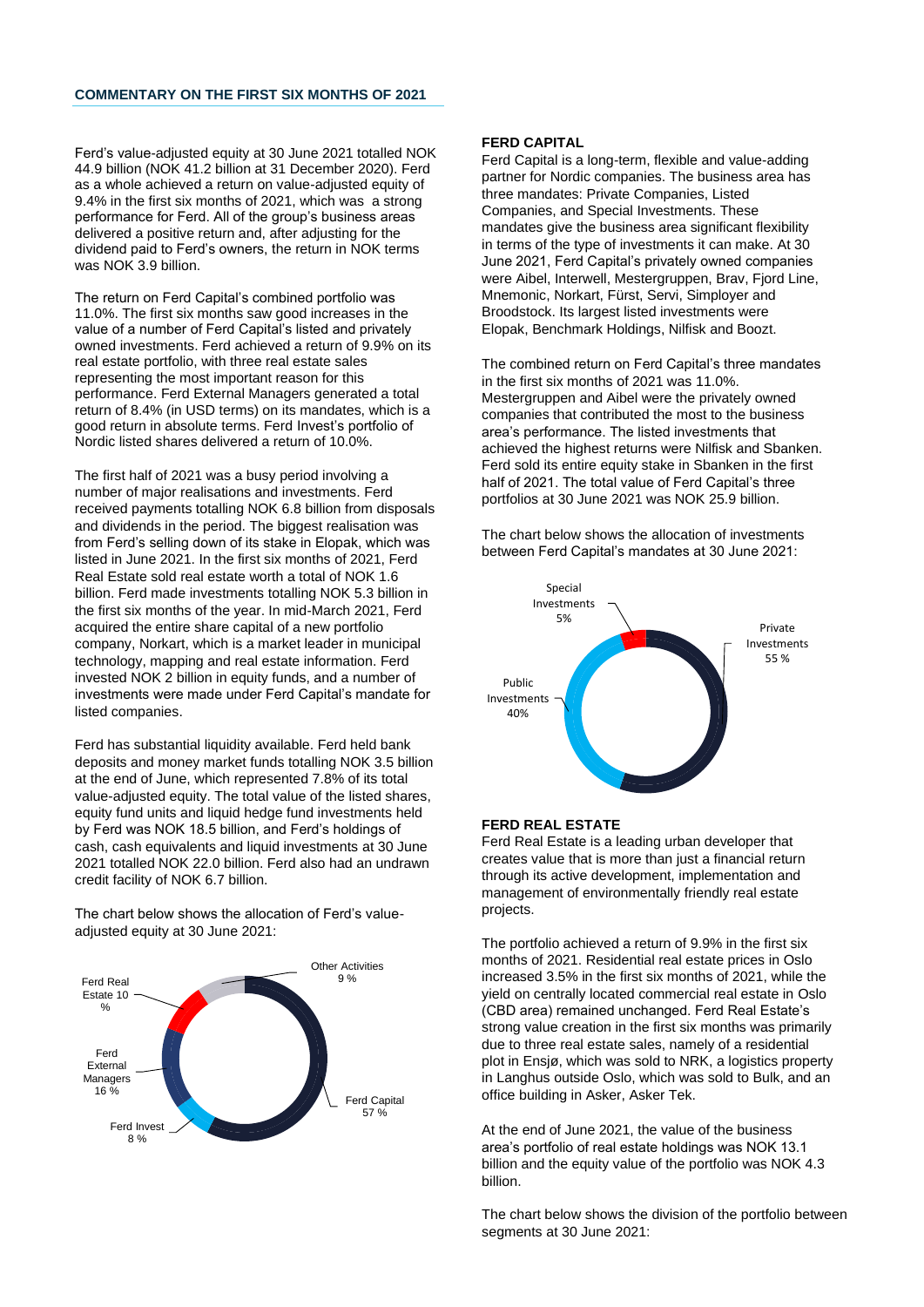

# **FERD INVEST**

Ferd Invest invests in established, listed Nordic companies with strong market positions and good prospects. It holds a portfolio of investments in up to 25 companies, the majority of which have a market capitalisation of over NOK 15 billion. Its goal is to achieve a return that is higher than the return on a benchmark Nordic share index.

The Nordic region's stock markets delivered a strong performance in the first six months of the year. Ferd Invest achieved a return of 10.0% during this period, which is a somewhat weaker performance than the index against which the portfolio is measured.

The largest investments in the portfolio at 30 June 2021 were Novo-Nordisk, Lerøy Seafood, Hexagon, DSV and Sampo. At 30 June 2021, the value of Ferd Invest's portfolio was NOK 3.4 billion.

The chart below shows the allocation of the portfolio between Nordic stock markets at 30 June 2021:



# **FERD EXTERNAL MANAGERS**

Ferd External Managers is responsible for the group's investments with external managers. The business area focuses on markets that complement the areas where Ferd invests directly, and it invests in funds that are deemed to give attractive returns over time.

Ferd External Managers' portfolios, which are accounted for and managed in US dollars, produced an aggregate return of 8.4%. The Global Equity mandate, which comprises equity funds, increased by 8.2%, which was a little behind the return on the benchmark index for this mandate. The Global Fund Opportunity Mandate increased by 8.6% in the first six months, during which period this mandate's largest investment continued the strong performance seen last year.

The market value of the Ferd External Managers portfolios at 30 June 2021 was NOK 7.2 billion. NOK 2 billion was allocated to the Global Equity mandate in June 2021.

The chart below shows the allocation of the business area's investments between mandates at 30 June 2021:



### **FERD SOCIAL ENTREPRENEURS**

Ferd Social Entrepreneurs (FSE) invests in social entrepreneurs that deliver strong social and financial results. By contributing a combination of capital, expertise and networking, it strengthens its portfolio companies' chances of success. FSE also collaborates with the public sector to create the tools and frameworks it needs to collaborate with these innovative companies.

There were 13 social entrepreneurs in the FSE portfolio at the end of June 2021, twelve of which were companies and one of which was a fund investment.

In the first six months of 2021, FSE admitted two new companies to its portfolio: Lifetools AS, which has developed a communications platform for people with significant functional impairments, and Mindmore AB, which provides digital tools for cognitive testing. FSE's investment in Mindmore is its first in Sweden.

FSE is involved as a financing partner in a national pilot project that is intended to reduce reoffending among prisoners. By means of a social impact contract, private investors are financing a scheme with fixed performance targets and will only be repaid by the public sector if the targets are met. The authorities will only pay if the scheme delivers the agreed benefits, and the investors will only be repaid if society profits from the scheme.

### **FERD IMPACT INVESTING**

Ferd Impact Investing invests in early-phase companies with the potential both to have a positive impact on the UN's Sustainable Development Goals and to generate a robust risk-adjusted return. Ferd Impact Investing primarily invests through funds, but it has also invested directly in some companies. It concentrates on three sectors: renewable energy, proptech and aquaculture. Ferd Impact Investing was set up in 2019 and has now made eight investments.

### **OTHER ACTIVITIES**

"Other activities" principally consists of Ferd's bank deposits and money market fund holdings, as well as of its investments in fund units bought in the secondary market and in externally managed private equity funds. Ferd received payments of just under NOK 400 million from these latter two portfolios in the first six months of 2021.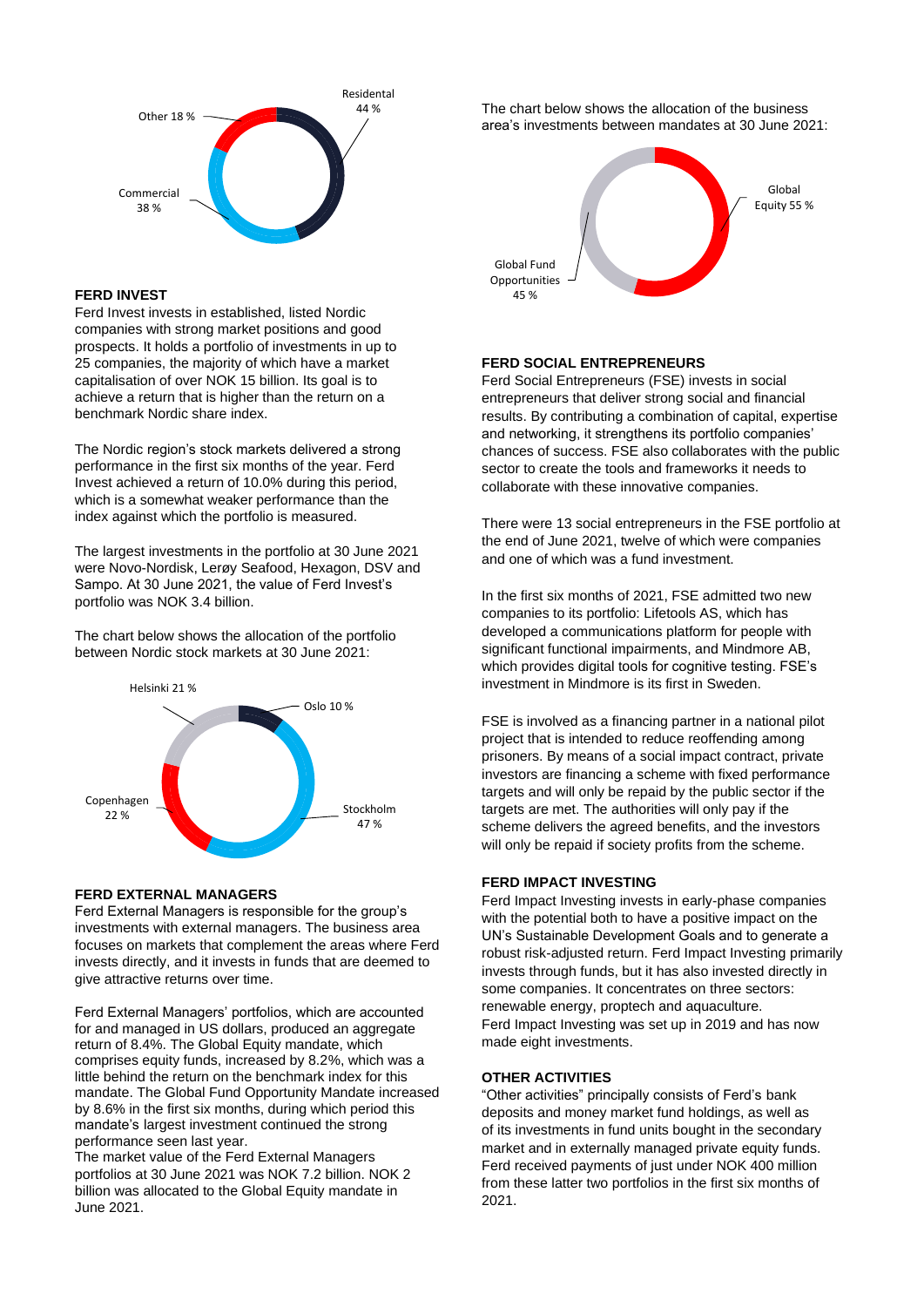|                                      | 01.01. - 06.30.2021 | 2020      |
|--------------------------------------|---------------------|-----------|
| <b>NOK1000</b>                       |                     |           |
| <b>OPERATING INCOME AND EXPENSES</b> |                     |           |
| Income from financial investments    | 4 072 600           | 7 215 900 |
| Other income                         | 21 500              | 29 900    |
| <b>Operating income</b>              | 4 094 100           | 7 245 800 |
| Payroll costs                        | $-77400$            | $-247700$ |
| Other operating expenses             | $-167500$           | $-154000$ |
| <b>Operating expenses</b>            | $-244900$           | -401 700  |
| Operating profit/ -loss              | 3 849 200           | 6844100   |
| <b>Net financial items</b>           | $-34500$            | -403 100  |
| Profit before tax                    | 3814700             | 6 441 000 |
| Income tax expense *)                | $-41000$            | 67 000    |
| <b>Profit after tax</b>              | 3773700             | 6 508 000 |
| <b>TOTAL COMPREHENSIVE INCOME</b>    | 3773700             | 6 508 000 |

*\*) Tax has not been calculated for the year to date profit. Hence,* 

*income tax consists of changes to last year's estimate.*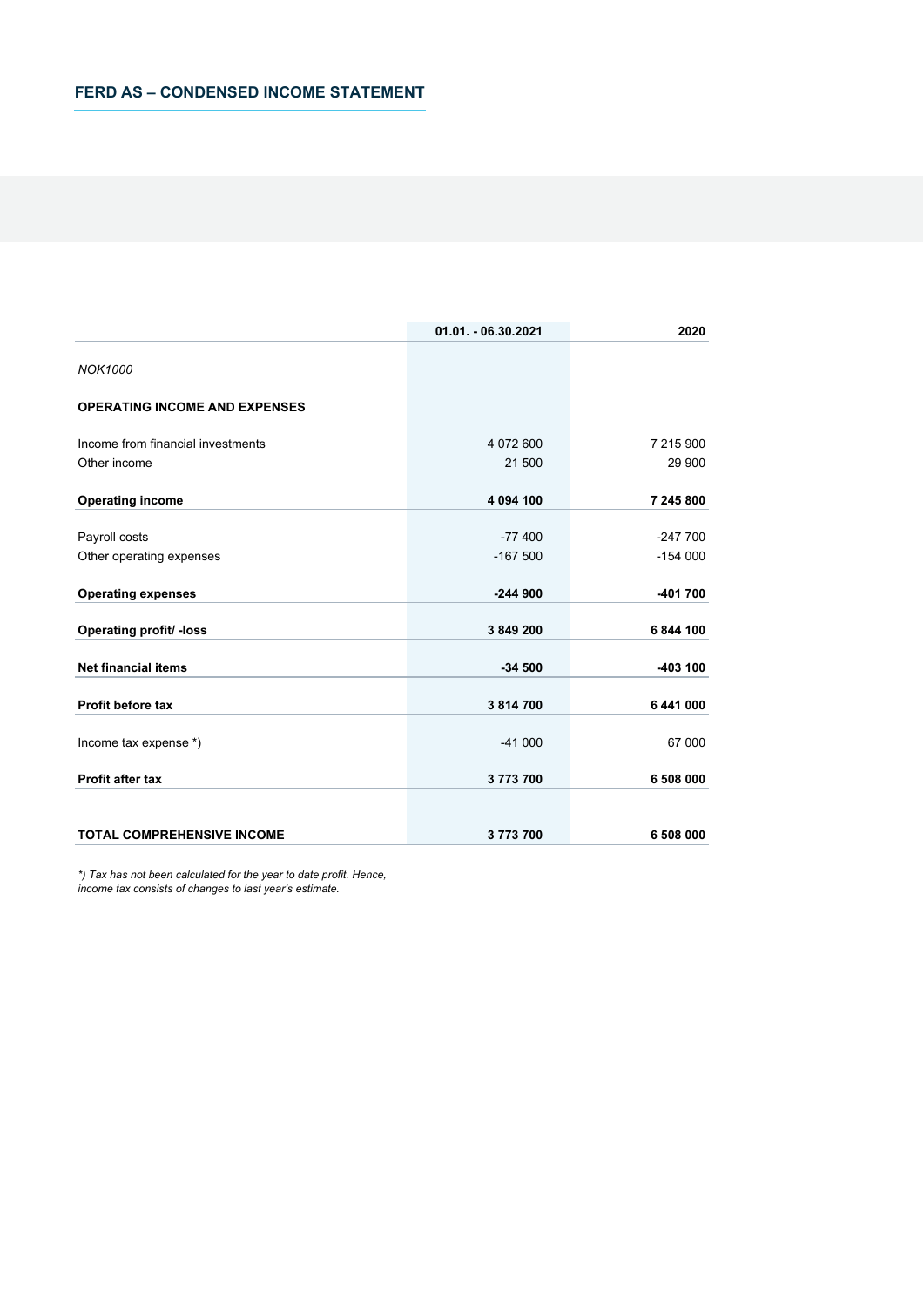|                                         | 06.30.2021 | 12.31.2020 |
|-----------------------------------------|------------|------------|
| <b>NOK1000</b>                          |            |            |
| Investments in subsidiaries             | 24 148 000 | 23 331 000 |
| Other non-current assets                | 382 800    | 385 000    |
| <b>Total non-current assets</b>         | 24 530 800 | 23 716 000 |
| <b>Financial instruments</b>            | 19 907 300 | 15 820 600 |
| <b>Bank deposits</b>                    | 1 483 700  | 2 433 900  |
| Other current assets                    | 24 900     | 158 900    |
| <b>Total current assets</b>             | 21 415 900 | 18 413 400 |
| <b>Total assets</b>                     | 45 946 700 | 42 129 400 |
|                                         |            |            |
| <b>Equity</b>                           | 44 023 000 | 40 696 400 |
| Long-term interest-bearing liabilities  | 299 500    | 199 500    |
| Other long-term liabilities             | 349 900    | 357 100    |
| <b>Total non-current liabilities</b>    | 649 400    | 556 600    |
| Short-term interest-bearing liabilities | 376 600    | 276 100    |
| Other current liabilities               | 897 700    | 600 300    |
| <b>Total current liabilities</b>        | 1 274 300  | 876 400    |
| <b>Total liabilities</b>                | 1923700    | 1 433 000  |
| <b>Total equity and liabilities</b>     | 45 946 700 | 42 129 400 |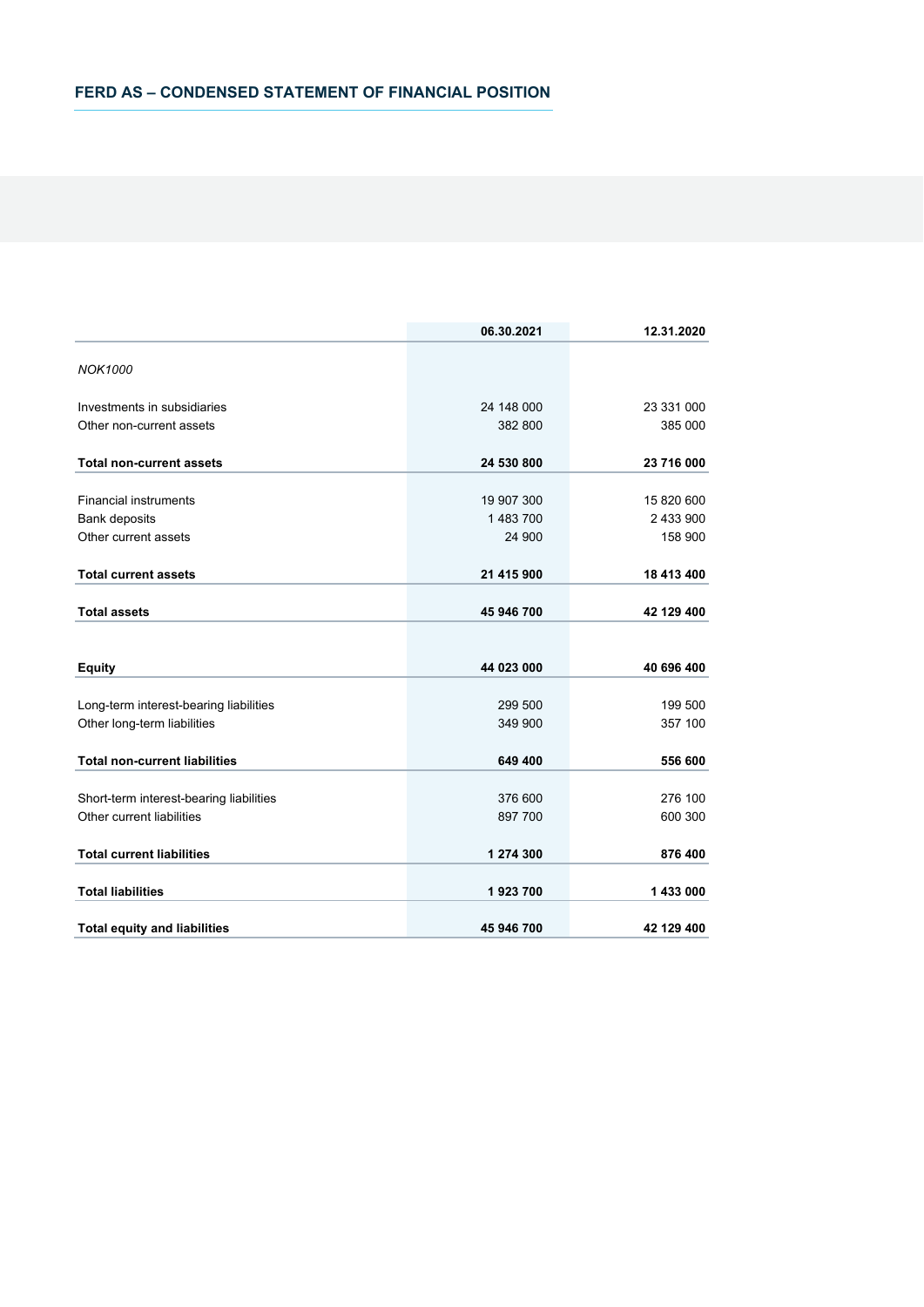# **BUSINESS SEGMENTS 1 JANUARY - 30 JUNE 2021**

|                                   |                | <b>FERD</b>    | <b>FERD</b>   | <b>FERD EXTERNAL</b> | <b>FERD REAL</b> | <b>OTHER</b>      |
|-----------------------------------|----------------|----------------|---------------|----------------------|------------------|-------------------|
|                                   | <b>FERD AS</b> | <b>CAPITAL</b> | <b>INVEST</b> | <b>MANAGERS</b>      | <b>ESTATE</b>    | <b>ACTIVITIES</b> |
| <b>NOK1000</b>                    |                |                |               |                      |                  |                   |
| <b>OPERATING PROFIT</b>           |                |                |               |                      |                  |                   |
| Income from financial investments | 4 072 600      | 2 805 000      | 304 100       | 450 700              | 412 900          | 99 800            |
| Other income                      | 21 500         | 0              | 0             | 0                    | 11 700           | 9800              |
| <b>Operating income</b>           | 4 094 100      | 2805000        | 304 100       | 450 700              | 424 600          | 109 500           |
| Operating expense                 | $-244900$      | $-181300$      | $-5000$       | $-13700$             | $-21800$         | $-23100$          |
| <b>Operating profit</b>           | 3 849 200      | 2 623 700      | 299 100       | 437 000              | 402 800          | 86 500            |
| <b>BALANCE SHEET</b>              |                |                |               |                      |                  |                   |
| Investments in subsidiaries       | 24 148 000     | 18 656 400     | 0             | 0                    | 5 346 700        | 144 900           |
| <b>Financial instruments</b>      | 19 907 300     | 7 755 900      | 3 3 8 4 7 0 0 | 7 186 700            | 100              | 1579900           |
| Bank deposits                     | 1483700        | 595 100        | 0             | 0                    | 326 700          | 561 900           |
| Other assets                      | 407 700        | 185 500        | 11700         | 0                    | 7 9 0 0          | 202 600           |
| <b>Total assets</b>               | 45 946 700     | 27 192 900     | 3 396 400     | 7 186 700            | 5 681 400        | 2 489 300         |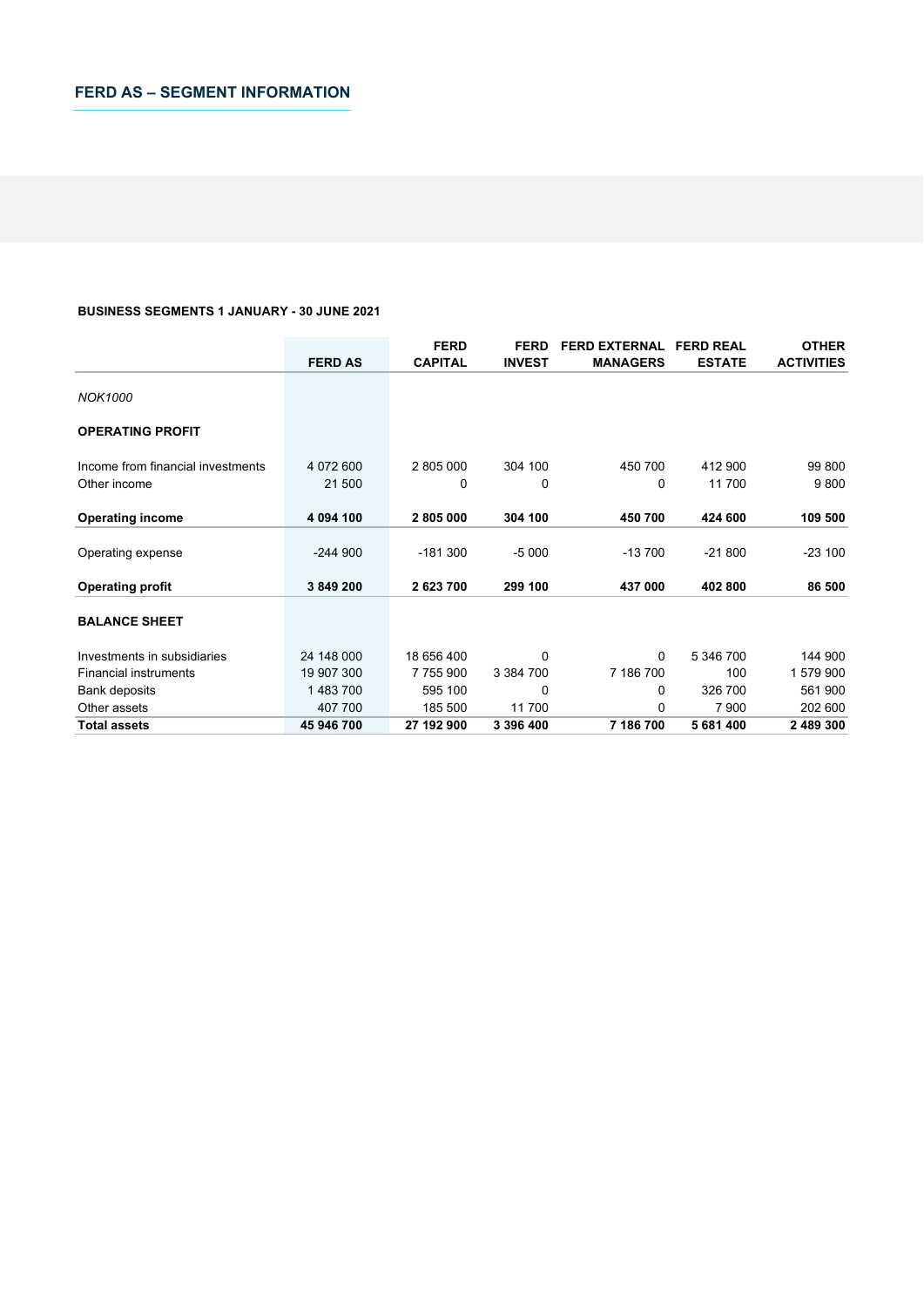### **BUSINESS SEGMENTS 2020**

|                                   |                | <b>FERD</b>    | <b>FERD</b>   | <b>FERD EXTERNAL</b> | <b>FERD REAL</b> | <b>OTHER</b>      |
|-----------------------------------|----------------|----------------|---------------|----------------------|------------------|-------------------|
|                                   | <b>FERD AS</b> | <b>CAPITAL</b> | <b>INVEST</b> | <b>MANAGERS</b>      | <b>ESTATE</b>    | <b>ACTIVITIES</b> |
| <b>NOK1000</b>                    |                |                |               |                      |                  |                   |
| <b>OPERATING PROFIT</b>           |                |                |               |                      |                  |                   |
| Income from financial investments | 7 215 900      | 4 684 300      | 642 800       | 783 300              | 1 077 100        | 28 500            |
| Other income                      | 29 900         | 0              | 0             | 0                    | 27 600           | 2 3 0 0           |
| <b>Operating income</b>           | 7 245 800      | 4 684 300      | 642 800       | 783 300              | 1 104 700        | 30 800            |
| Operating expense                 | $-401700$      | $-160600$      | $-12700$      | $-30000$             | $-33800$         | $-164600$         |
| <b>Operating profit</b>           | 6 844 100      | 4 523 700      | 630 100       | 753 200              | 1 070 900        | $-133800$         |
| <b>BALANCE SHEET</b>              |                |                |               |                      |                  |                   |
| Investments in subsidiaries       | 23 331 000     | 18 251 700     | $\Omega$      | $\Omega$             | 4 933 800        | 145 500           |
| <b>Financial instruments</b>      | 15 820 600     | 6 226 400      | 3710700       | 4 734 300            | 100              | 1 156 600         |
| Bank deposits                     | 2 433 900      | 0              | 0             | 0                    | 0                | 2 433 900         |
| Other assets                      | 543 900        | 187 800        | 4 9 0 0       | 40 200               | 44 300           | 259 200           |
| <b>Total assets</b>               | 42 129 400     | 24 665 900     | 3715600       | 4774500              | 4978200          | 3995200           |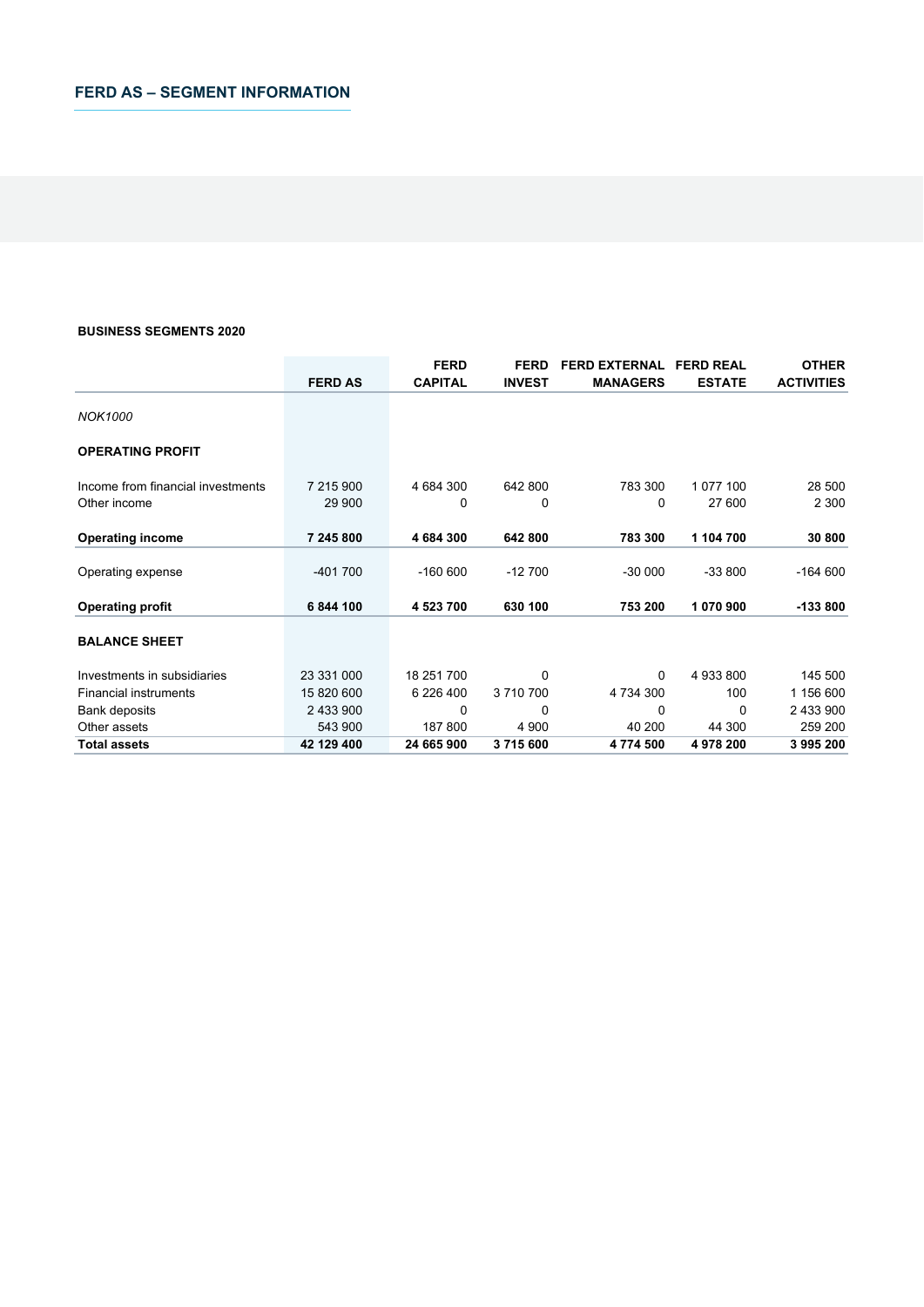|                                                                                   | 01.01. - 06.30.2021 | 2020            |
|-----------------------------------------------------------------------------------|---------------------|-----------------|
| NOK1000                                                                           |                     |                 |
| <b>OPERATING INCOME AND EXPENSES</b>                                              |                     |                 |
| Sales revenue                                                                     | 10 179 500          | 18 204 000      |
| Income from financial investments                                                 | 2 186 500           | 3 141 600       |
| Other income                                                                      | 477 700             | 786 500         |
| <b>Operating income</b>                                                           | 12 843 700          | 22 132 100      |
| Cost of goods sold                                                                | -6 154 800          | -10 341 400     |
| Other operating expenses                                                          | -3 331 300          | -7 058 200      |
| <b>Operating expenses</b>                                                         | -9 486 100          | -17 399 600     |
| <b>Operating profit</b>                                                           | 3 357 600           | 4 732 500       |
| <b>Net financial items</b>                                                        | $-114700$           | -493 000        |
| <b>Result before tax</b>                                                          | 3 242 900           | 4 239 500       |
| Income tax expense *)                                                             | $-11700$            | $-215400$       |
| <b>Profit after tax</b>                                                           | 3 231 200           | 4 0 24 100      |
| Profit for the year                                                               | 3 231 200           | 4 0 24 100      |
| Non-controlling interests' share of the result                                    | 204 500             | 151 300         |
| Parent company's shareholders' share of the result                                | 3 026 700           | 3872800         |
| <b>CONDENSED TOTAL COMPREHENSIVE INCOME</b>                                       |                     |                 |
|                                                                                   | 01.01. - 06.30.2021 | 2020            |
| <b>NOK1000</b>                                                                    |                     |                 |
| Profit for the year                                                               | 3 231 200           | 4 0 24 100      |
| Other income and expenses that can be reclassified to                             |                     |                 |
| the income statement at a later date:                                             |                     |                 |
| Currency translation of foreign subsidiaries                                      | $-63000$            | 16 100          |
| Effect of cash flow hedging                                                       | 102 500             | 29 500          |
| Tax on cash flow hedging                                                          |                     |                 |
| Other income and expenses not reclassified to th                                  |                     |                 |
| income statement at a later date:                                                 |                     |                 |
| Actuarial gains/ losses on pensions<br>Tax on actuarial gains/ losses on pensions | $-200$              | 1 0 0 0<br>-200 |
| <b>TOTAL COMPREHENSIVE INCOME</b>                                                 | 3 270 500           | 4 064 000       |
|                                                                                   |                     |                 |
| Non-controlling interests' share of the result                                    | 180 000             | 174 400         |
| Parent company's shareholders' share of the result                                | 3 090 600           | 3889600         |

*\*) Tax has not been calculated for the year to date profit. Hence, income tax consists of changes to last year's estimate.*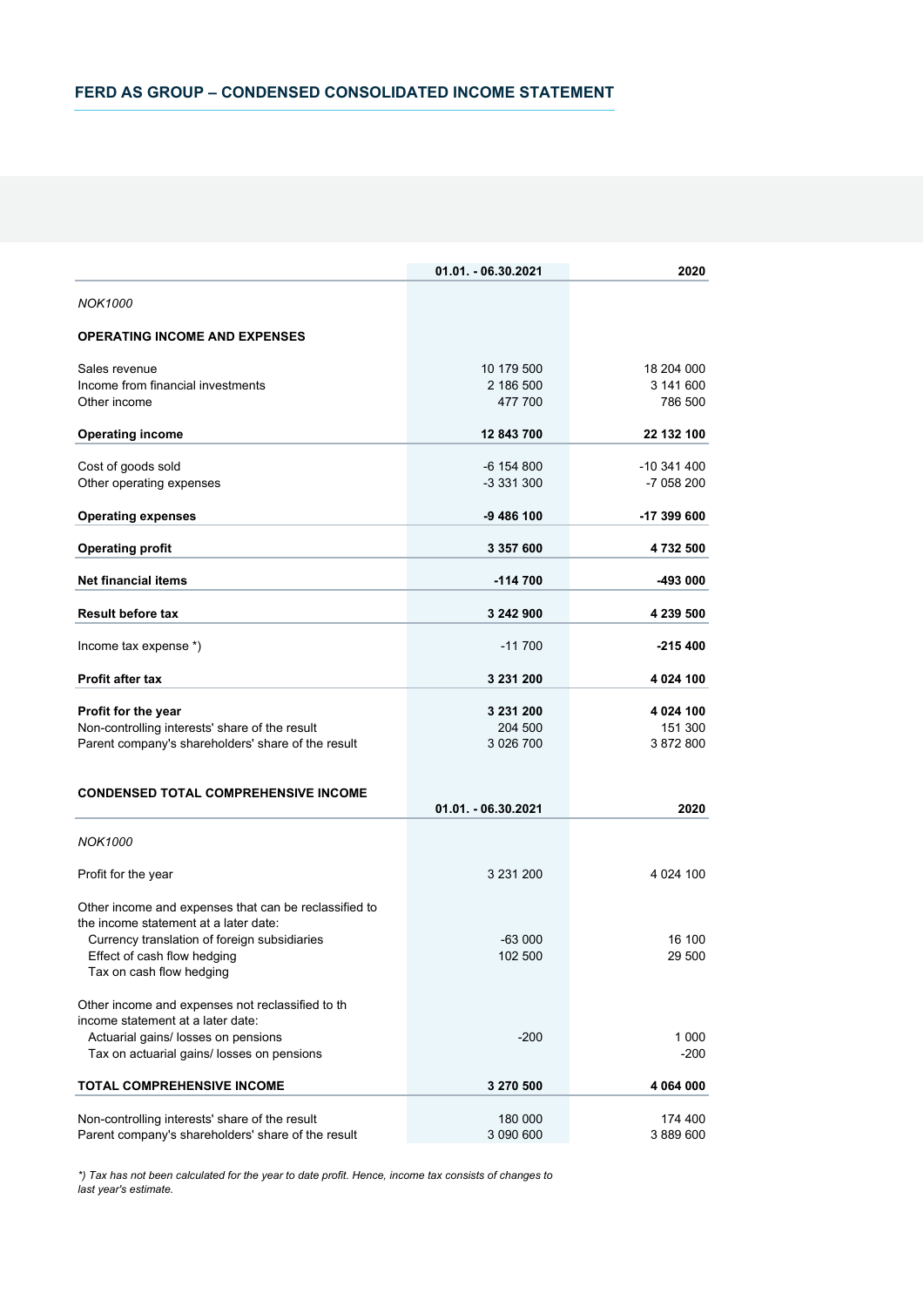|                                         | 06.30.2021  | 12.31.2020 |
|-----------------------------------------|-------------|------------|
| <b>NOK1000</b>                          |             |            |
| Intangible assets                       | 7 596 500   | 6 156 800  |
| Tangible assets                         | 2 999 500   | 3 112 000  |
| Investment property                     | 5 297 500   | 7 034 300  |
| Other non-current assets                | 3 396 100   | 3 458 100  |
| <b>Total non-current assets</b>         | 19 289 500  | 19 761 200 |
| <b>Financial instruments</b>            | 22 525 500  | 18 183 300 |
| <b>Bank deposits</b>                    | 4 350 100   | 3 980 800  |
| Other current assets                    | 9 537 500   | 8 191 600  |
| <b>Total current assets</b>             | 36 413 100  | 30 355 700 |
| <b>Total assets</b>                     | 55 702 600  | 50 116 900 |
|                                         |             |            |
| <b>Equity</b>                           | 37 001 200  | 31 224 800 |
| Long-term interest bearing liabilities  | 7 390 400   | 8 122 300  |
| Other long-term liabilities             | 1 188 900   | 1 299 800  |
| <b>Total non-current liabilities</b>    | 8 579 300   | 9 422 100  |
| Short-term interest bearing liabilities | 1 095 300   | 1682 300   |
| Other current liabilities               | 9 0 26 8 00 | 7787700    |
| <b>Total current liabilities</b>        | 10 122 100  | 9 470 000  |
| <b>Total liabilities</b>                | 18 701 400  | 18 892 100 |
| <b>Total equity and liabilities</b>     | 55 702 600  | 50 116 900 |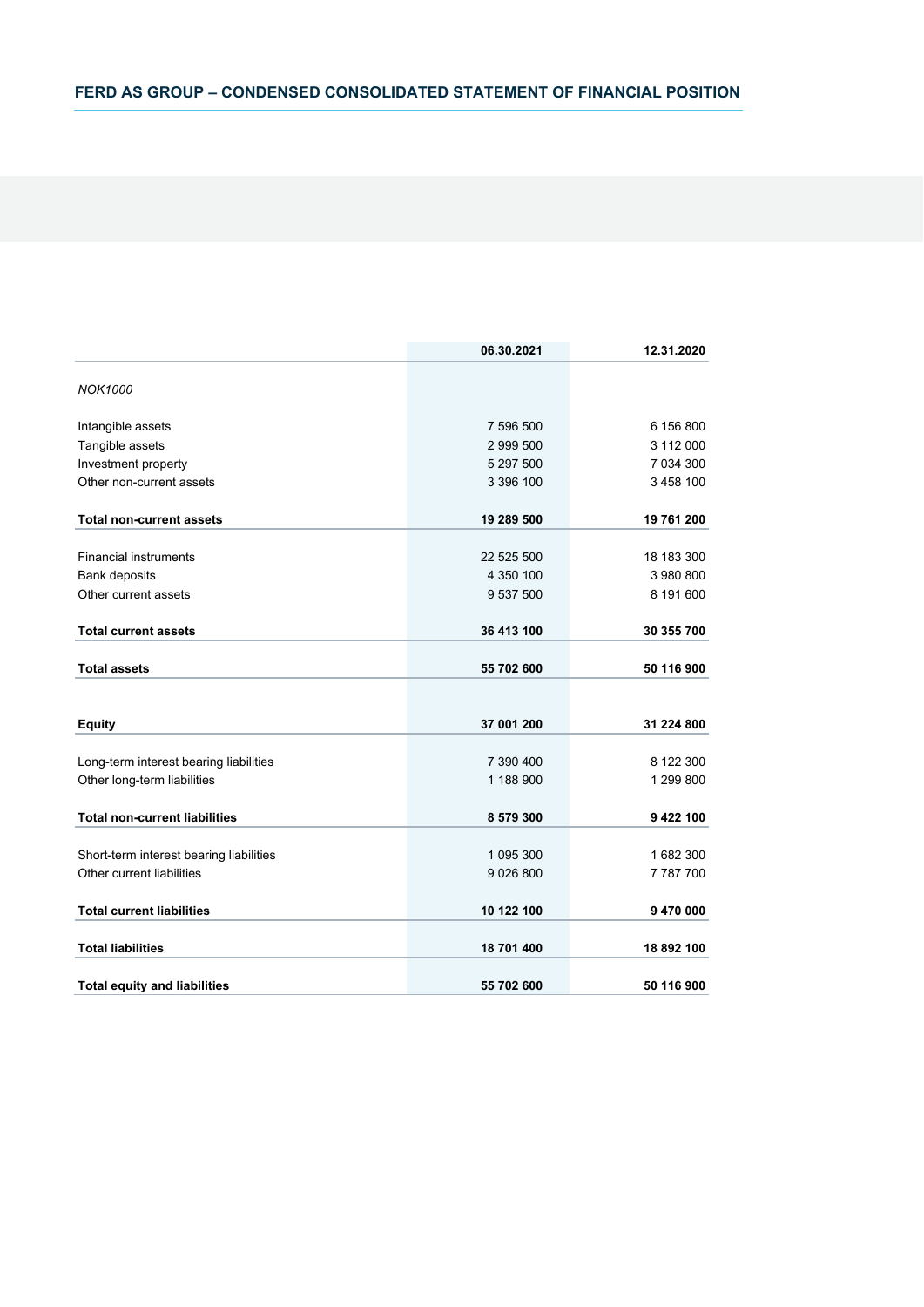# **COMMENTARY ON THE INTERIM ACCOUNTS FOR THE FIRST SIX MONTHS OF 2021**

### **BASIS OF PREPARATION AND MATERIAL ACCOUNTING PRINCIPLES**

The annual accounts of Ferd AS are prepared in accordance with the Accounting Act, Section 3-9, and the Regulations on the Simplified Application of International Accounting Standards. The annual accounts of the Ferd group are prepared in accordance with the International Financial Reporting Standards (IFRS) as approved by the EU.

The accounting principles applied in the interim accounts for the first half of 2021, which ended on 30 June 2021, are the same as applied in the annual accounts for 2020. The interim report includes the unconsolidated interim accounts for Ferd AS and the consolidated interim accounts, which comprise Ferd AS together with its subsidiaries and associated companies. The interim report does not include all of the information and disclosures required for the annual accounts, and the interim accounts should be read in conjunction with the annual accounts for 2020.

The interim accounts have not been audited.

All Ferd's investments are recognised in the unconsolidated accounts of Ferd AS at estimated market value.

# **USE OF ESTIMATES AND ASSUMPTIONS**

In connection with the preparation of the interim report and the application of Ferd's accounting principles, management has exercised its judgement and used estimates and assumptions that affect amounts recognised in the profit and loss account and in the balance sheet. The most important assumptions in respect of future events and other important causes of uncertainty in the estimates made, and which may represent a significant risk of material changes in future accounting periods to amounts recognised in the accounts, are described in the annual accounts for 2020. In preparing the interim report for the first half of 2021, management has exercised its judgement in the same areas.

# **SEGMENT REPORTING**

Ferd reports business areas in line with how the Company's management makes, monitors and evaluates decisions. The operative areas are identified on the basis of the internal steering information that is periodically reviewed by management and utilised for the allocation of capital and resources as well as goal achievement.